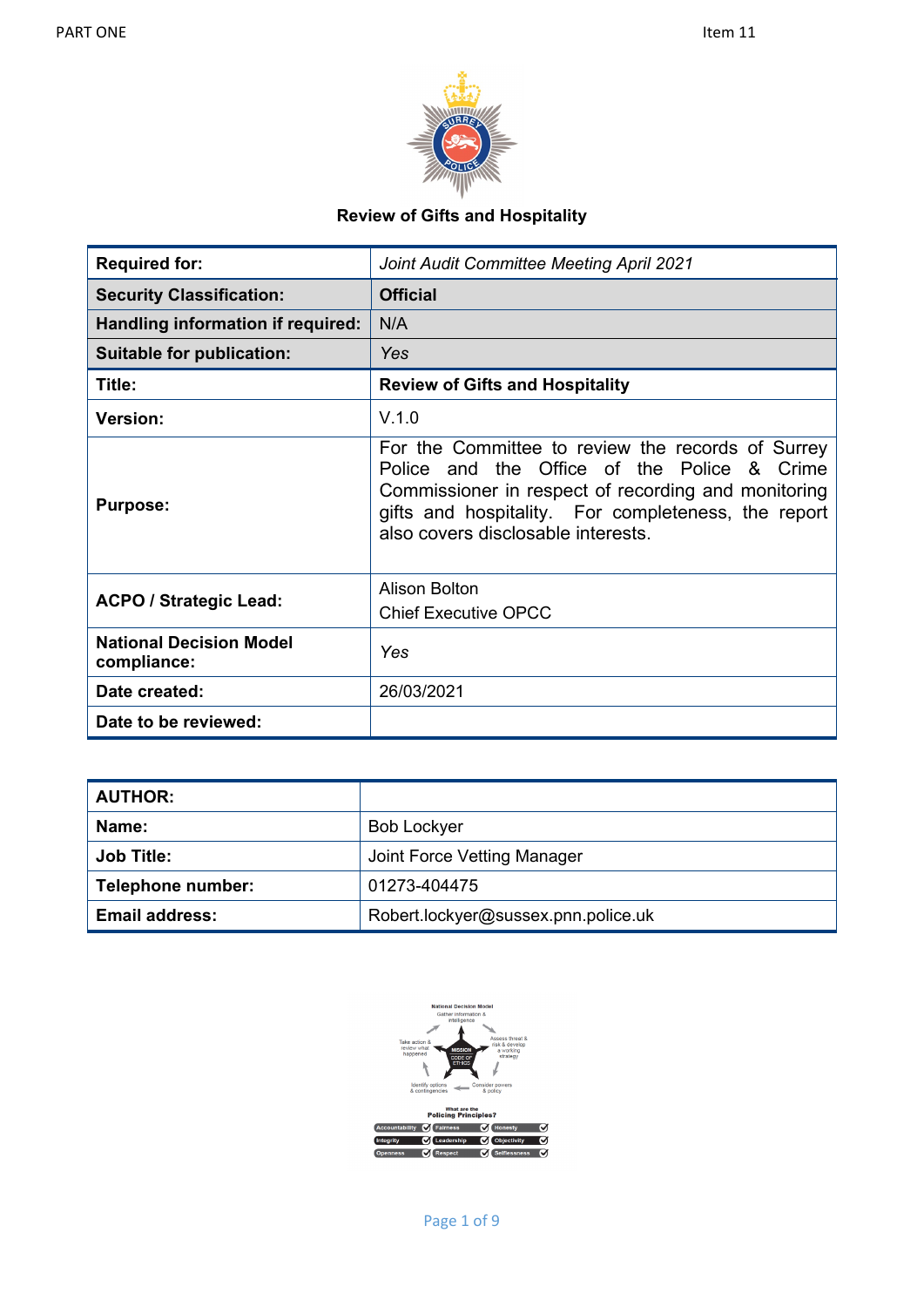### **1. Background**

The Joint Audit Committee's Terms of Reference state that it must, "*Consider the adequacy and effectiveness of the policies and procedures governing declarations of interest and receipt of gifts and hospitality within the Office of the PCC and the force*."

#### **2. Policies for Gifts, Hospitality and Declarations of Interest**

Contract Standing Orders set out the processes for recording receipt of gifts and hospitality and also for declaring interests in a contract.

### **3. Office of the Police & Crime Commissioner – Arrangements for Recording Gifts and Hospitality**

The Police and Crime Commissioner (PCC) and his staff are required to provide information about any gifts or hospitality which they are offered in a business capacity. This includes disclosure of those that are accepted or declined. It includes hospitality and gifts from members of the public, or local and national organisations. The PCC and his staff must notify the PCC's Support Officer in writing within 28 days of receiving a gift or hospitality.

Any gifts or hospitality received are regularly published on the website for transparency. The Office of the PCC also maintains a paper record. The Elected Local Policing Bodies Specified Information Order (2012) as amended, requires PCCs and relevant office holders to *"register each offer of a gift or hospitality…, indicating whether the offer was accepted or refused".*

Police & Crime Commissioner David Munro publishes details of any gifts and hospitality records here:

[https://surrey-pcc.gov.uk/wp-content/uploads/2021/03/Website\\_March-2021.pdf](https://surrey-pcc.gov.uk/wp-content/uploads/2021/03/Website_March-2021.pdf)

### **4. Chief Constable's Gifts and Hospitality**

All gifts and hospitality forms completed by the Chief Constable are reviewed by the Chief Executive of the Office of the Police & Crime Commissioner prior to receipt by the Head of the Professional Standards Department and publication on the Force website.

### 5. **Surrey Police – Arrangements for Recording Gifts and Hospitality**

Surrey Police has in place a comprehensive policy for recording Gifts and Hospitality for its officers and staff. This was revised and re-issued in 2020, a copy of which attached at Appendix A below.

Surrey Police usually publishes a sanitised version of the completed pro-forma of recorded Gifts and Hospitality on its website. However there are currently some IT related issues with this service, so the spreadsheet is attached separately.

All completed Gifts and Hospitality forms are reviewed and kept electronically by the Joint Force Vetting Unit on their Core-Vet system.

#### **6. Disclosable Interests**

Surrey Police maintains a register of disclosable interests for senior staff and officers of the Force and the PCC (Superintendent and above and all staff in the highest salary band). This records any interests or transactions between an officer or member of staff (and their families) with those who hold positions of influence. For example, a firm where the officer or staff member is a director or has a beneficial interest.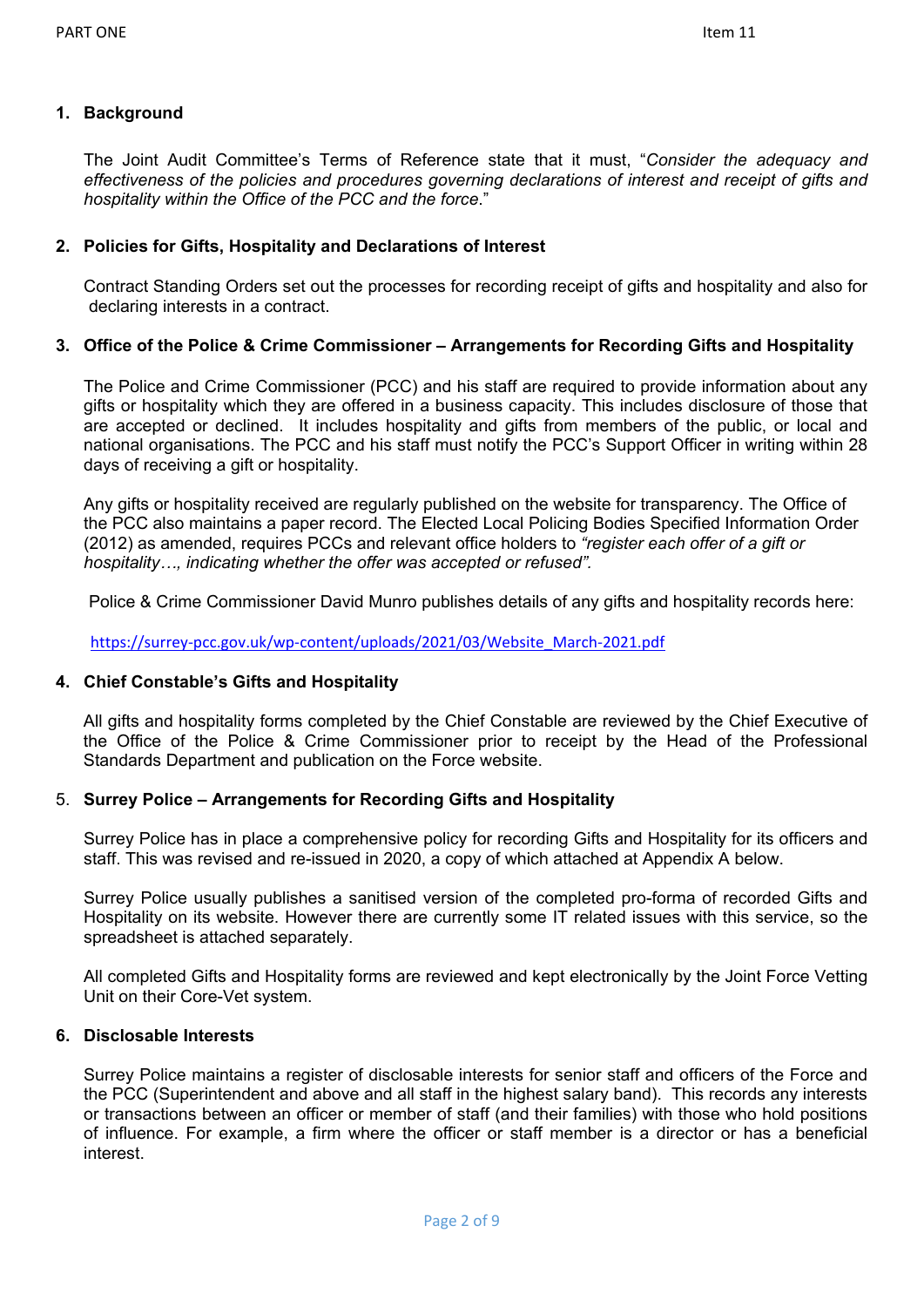The Office of the PCC is obliged to publish the register of interests for the PCC, any Deputy and for senior staff. Links are shown below:

[https://surrey-pcc.gov.uk/wp-content/uploads/2020/07/2020\\_David-Munro.pdf](https://surrey-pcc.gov.uk/wp-content/uploads/2020/07/2020_David-Munro.pdf)

PCC Chief Executive's link below (There's no Deputy PCC at present).

[https://surrey-pcc.gov.uk/wp-content/uploads/2020/07/2020\\_Alison-Bolton.pdf](https://surrey-pcc.gov.uk/wp-content/uploads/2020/07/2020_Alison-Bolton.pdf)

Information on disclosable interests is included within both the PCC & Chief Constable's Statement of Accounts, as required by the CIPFA Code. The requirement is to disclose all material transactions with related parties, which have potential to influence the Group or to be controlled or influenced by the Group.

To comply with this the PCC and Chief Constable consider all related parties and disclose those that are material to the Statement of Accounts. In collating this data all staff and officers at the equivalent of Superintendent or above are asked annually to complete and sign a related party disclosure, which includes details relating to a spouse, partner, close family and household members.

Examples disclosed in the Statement of Accounts are:

- Central Government due to the value of grants received
- Surrey Borough Councils through the precept income
- Collaborative arrangements
- Pension providers

There are examples where staff or officers have noted a related party, however they have found to be irrelevant to the preparation of the Statement of Accounts and therefore have not been disclosed.

Examples are:

- Parish councillor
- Chair of parish council sports & social club
- Close friend of the director of the catering company, however the individual employee had no involvement in the contract

The requirement to disclose an interest is also included in the Contract Standing Orders, which states: "Any officer who has either a potential or established interest in any Contract or Agreement placed or to be placed for or on behalf of Surrey/Sussex Police shall: - declare that interest immediately to their Line Manager by completing a Declaration of Interest/Hospitality Pro-forma (refer to respective Force's policy and procedures) and immediately remove this/herself from the Process. The Line manager shall inform the Head of Joint Procurement Service that the above action has taken place."

### **7. Declaration of Interest**

7.1 The Force holds existing contracts with suppliers and at times will actively undertake ongoing procurement for goods and services.

7.2 The offer of a Gift or Hospitality perceived to be with the object of obtaining preferential treatment should be declined. In such instances the gifts and hospitality pro forma will be completed.

7.3 Any officer or member of staff who has either a potential or established interest in any Contract or agreement placed or to be placed for or on behalf of Surrey Police must: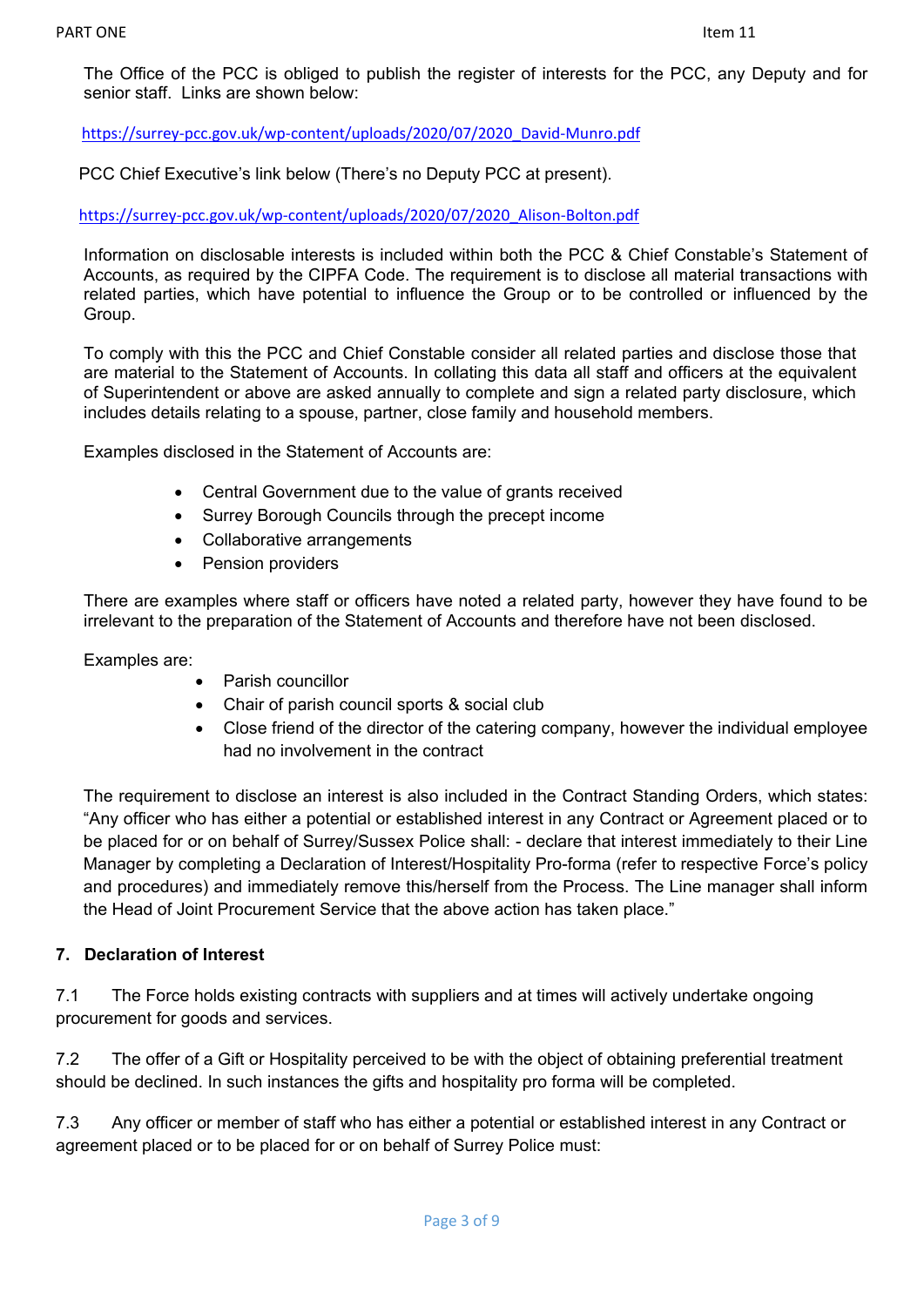- Immediately declare that interest to their line manager and complete a hospitality, gifts and declaration of interest pro forma
- Immediately remove him/herself from the process

### **8. Recording**

A single register will be maintained by the Procurement Department and a sanitised version will be available on the Surrey Police website to demonstrate transparency.

### **9. Oversight by the Audit Committee**

The Committee's role is to consider the adequacy and effectiveness of the policies and procedures governing declarations of interest and receipt of gifts and hospitality within the Office of the PCC and the force.

Records of gifts and hospitality for the Office of the PCC are presented to the Committee on an annual basis.

### **10. Risks / Equalities**

None arising.

### **11. Human Rights implications (if applicable)**

No specific implications are raised by this report.

### **12. Recommendations**

That the Committee notes the report.

## **13. Attachments / Background Papers**

- Annex A Policy on Gifts Gratuities and Hospitality
- Sanitised spreadsheet of declarations for the year 1<sup>st</sup> April 2020 to date (26<sup>th</sup> March 2021).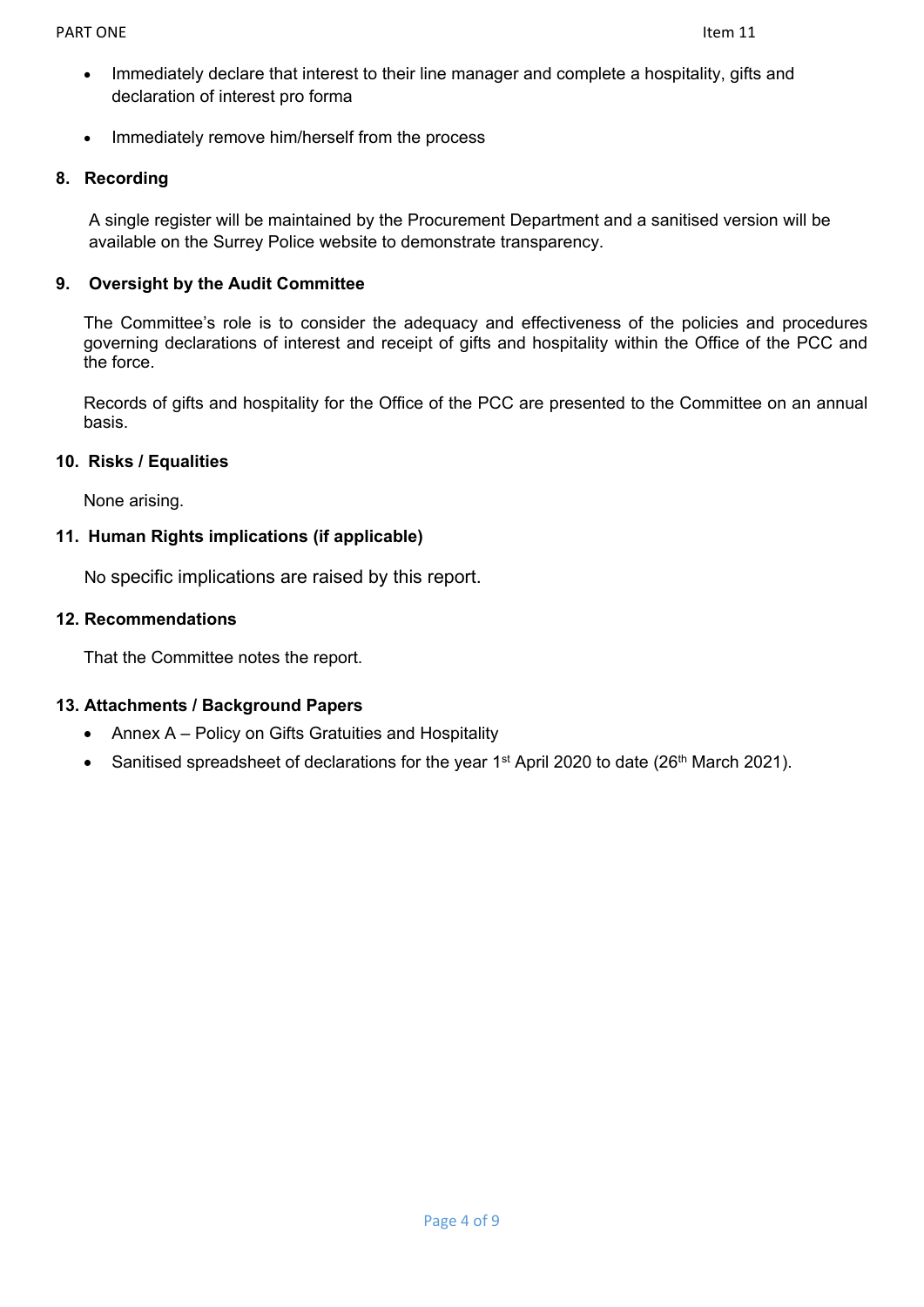### **Attachment – Annex A**

#### **Procedure**

#### **Governing Policy**

### **Gifts, Gratuities and Hospitality Policy (Surrey and Sussex)**

#### 1 **Key Principles**

1.1 Police officers, Special Constables and police staff must demonstrate the highest standards of professional behaviour, honesty and integrity. In particular, they must not compromise or abuse their position by soliciting the offer of any gift, gratuity or hospitality in any way connected to or arising from, their role whether on or off duty.

Where a gift, gratuity or hospitality is given in these circumstances, it must initially be refused. However it is identified that refusing a gift, gratuity or hospitality could be offensive and as such it can be received and given to the line manager of the individual until advice is sought from the Joint Force Vetting Unit (JFVU).

- 1.2 Police volunteers will be dealt with separately and on a case by case basis. Should a gift or hospitality be received by a Police Volunteer, advice should be sought from the JFVU in the first instance.
- 1.3 As a further guiding principle, police officers, Special Constables and police staff must not accept the offer of any gift, gratuity, favour or hospitality without prior approval from the JFVU. This allows a third party viewpoint and independent assessment of any potential compromise or conflict of interest arising from the acceptance of any gift, gratuity or hospitality.
- 1.4 Offers of a gift, gratuity or hospitality vary widely according to the circumstances and will range from readily identifiable examples of criminality (such as a breach of the Bribery Act 2010), through to instances of entirely appropriate and reasonable display of gratitude and common courtesy which do not breach the integrity of any party.
- 1.5 The provisions of the Bribery Act 2010 contain 2 general offences. These include:-
	- Section 1 Offering, promising or giving of a bribe (active bribery).

• Section 2 – Requesting, agreeing to receive or accepting of a bribe (passive bribery). The provisions of the Act extend the definition of bribery to include seeking (or agreeing), to bring about improper performance of duties which includes a public function such as policing. Improper performance amounts to any breach of an expectation that a person will act in good faith, impartially or in accordance with a position of trust.

1.6 The Act does not prohibit reasonable and proportionate hospitality and promotional or other similar business expenditure, intended to improve the image of the Forces and their services or build business relationships. However, it is clear that hospitality, promotional or other similar business expenditure can be employed as a bribe.

Considerations in this regard will include the degree of lavishness of a gift, gratuity or hospitality, its relative value, and the extent to which that gift, gratuity or hospitality is received. The existence or otherwise of previously offered or accepted gifts, gratuities or hospitality may also be relevant.

1.7 During the course of their duties in the community, police officers, Special Constables and police staff may occasionally be offered gifts or hospitality which do not in the circumstances amount to an integrity breach on the part of either party. Examples of such include the provision of light refreshments as a common courtesy in line with policing duties, inexpensive promotional products from partnerships or conferences or discounts aimed at all members of the wider police service.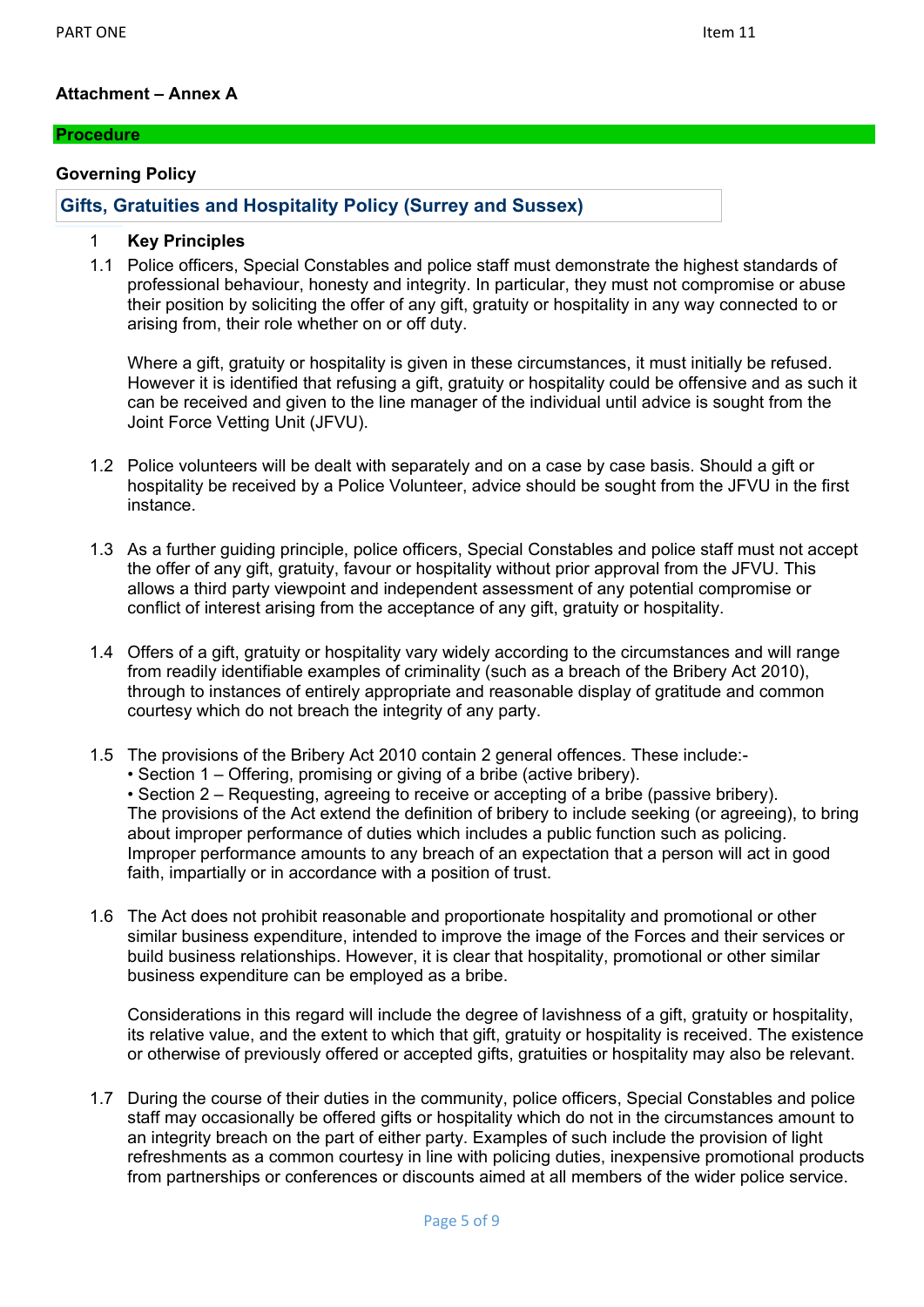- 1.8 Police officers, Special Constables and police staff must be aware that at times a refusal to accept such an offer may cause unnecessary offence or might hinder productive working relationships. Equally to accept such an offer may be mis-interpreted and could lead to inaccurate expectations of favour or service.
- 1.9 Police officers, Special Constables and police staff must not produce a warrant card or ID card, or wear whole or part uniform, to obtain discounts, goods or services unless as part of an approved arrangement. For example, this includes using a warrant or ID card to gain free access to nightclubs, sporting events or other commercial premises.
- 1.10 Police officers, Special Constables and police staff must not accept personal gifts of money, which includes gift vouchers, in the course of their duties or employment (including in any off duty situation), where the gift is related to, or may appear to have a connection to their duties or employment.

## 2 **Responsibilities and Contact Details**

- 2.1 The JFVU has responsibility for gifts, gratuities and hospitality areas of business, which includes recording, decision making and maintaining the single register for all gifts and hospitality applications for the Forces.
- 2.2 Professional Standards Department (PSD), will ensure scrutiny, auditing and governance of the register in line with wider corporate governance arrangements for integrity and counter corruption.
- 2.3 The register will be reviewed by the Forces respective Head of PSDs in conjunction with the Joint Procurement Service. It is also subject to regular scrutiny by the Surrey or Sussex Office of the Police and Crime Commissioner as appropriate.
- 2.4 The JFVU can be contacted using the below contact details. If you are in any doubt regarding whether a gift, gratuity or hospitality must be declared, advice must be sought from the JFVU as soon as possible.

Joint Force Vetting Unit (JFVU) Gifts and Hospitality Team Tel: 01273 404478 Email: [GiftsandHospitality.Vetting@sussex.pnn.police.uk](mailto:GiftsandHospitality.Vetting@sussex.pnn.police.uk)

## **3. Application for Gifts, Gratuities and Hospitality**

3.1 All gifts, gratuities and hospitality require approval from the JFVU before they can be accepted. Police officers, Special Constables and police staff need to complete an application form as soon as possible or within a maximum of 7 days from the receipt of the gift, gratuity or prior to any hospitality offered. The gift, gratuity or hospitality must remain with the applicant's line manager, until approval has been given from the JFVU.

Application forms can be requested from the JFVU. Please ensure you have the latest version of the application form before submitting to the JFVU. All applications must be sent to the JFVU via email and hard copy versions will not be accepted.

3.2 All gifts, gratuity and hospitality applications require rationale from the applicant, detailing why they believe the gift, gratuity or hospitality should be accepted or refused. Applications also require support from the applicant's line manager. Line managers are required to review the gift, gratuity or hospitality and provide rationale as to why it should be accepted or refused. Line managers must consider the points in **Appendix A**: **Gifts, Gratuities and Hospitality Authorising Principles for Line Managers** when making their decision.

Any application received without full rationale from the applicant and line manager will be not be accepted.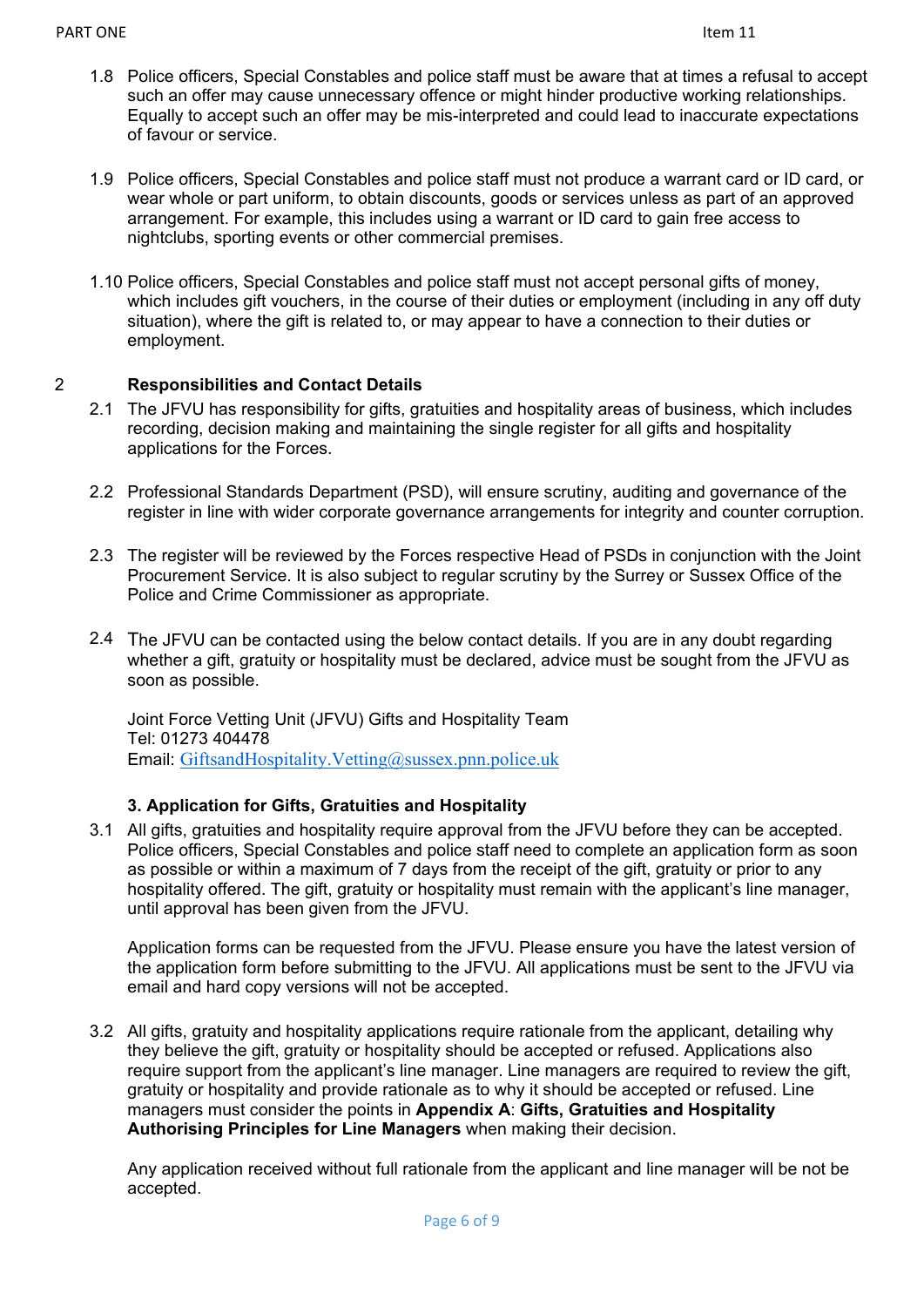3.3 All gifts, gratuities and hospitality applications take up to 30 days to process and all decisions will be communicated to the applicant and line manager in writing.

### 4 **Decision Making**

- 4.1 Gifts, gratuities and hospitality decisions will be made in accordance with the National Decision Model ([NDM](https://www.app.college.police.uk/app-content/national-decision-model/the-national-decision-model/)).
- 4.2 Gifts, gratuities and hospitality decisions are made by the JFVU Supervisors and all decisions will be communicated in writing to the applicant. Line managers will also be advised of the decision. The JFVU Supervisors will consider the appropriateness of the gift, gratuity or hospitality in relation to the circumstances to which it was received and whether it is considered reasonable in the eyes of the public.
- 4.3 Each case will be assessed on its own individual merits, taking all information in to account.

Where an application is granted the JFVU Supervisor will provide the applicant with written approval to accept the gift, gratuity or hospitality.

Where an application is rejected the JFVU Supervisor will provide the applicant and line manager with the decision in writing along with the reasons why it cannot be accepted. Individuals are required to return the gift, gratuity or hospitality offer to whoever gave it to them, if appropriate.

Should the return of a gift, gratuity or hospitality not be appropriate, then it must be donated to one of the Chief Officer's charities.

#### 5 **Appeals**

- 5.1 All applicants have the right to appeal the gifts, gratuities and hospitality decision. Appeals must be made in writing to the JFVU Manager within 14 days of being notified of the decision. All appeals will be reviewed by the JFVU Manager. In some cases, it may be necessary to refer an appeal to the Head of PSD or their appropriate deputy for the respective Force. In these cases, the Head of PSD or appropriate deputy will review the gift, gratuity and hospitality, along with any associated rationale for decisions. They may also consult with any relevant staff networks, Police Federation or UNISON if required, to gather information for the final decision.
- 5.2 The final decision will be given to the applicant in writing within 21 days of receipt of the notice of appeal. After this, there is no further right of appeal. At all stages of the appeals procedure the applicant may be represented by Police Federation or UNISON (if a member).

#### 6 **Recording**

6.1 All gifts, gratuities and hospitality are recorded on the vetting management database Core-vet, and maintained by the JFVU. An extract of the database will be published on the Forces websites to provide transparency and to promote public confidence. *(Due to current IT difficulties the extract is attached in a spreadsheet).*

The application, supporting documents and associated correspondence will be stored for monitoring purposes, and for the resolution of disputes. The content of the database will be available to both the Forces for lawful business purposes and for organisational management purposes.

### 7 **Statistical Reporting**

7.1 The JFVU report Gifts, Gratuities and Hospitality information and statistics to the Office of Police and Crime Commissioner and the Joint Audit Committee. Some department heads request reports for their business area, which is provided. The information is used for transparency to improve public confidence in the police service and for audit purposes.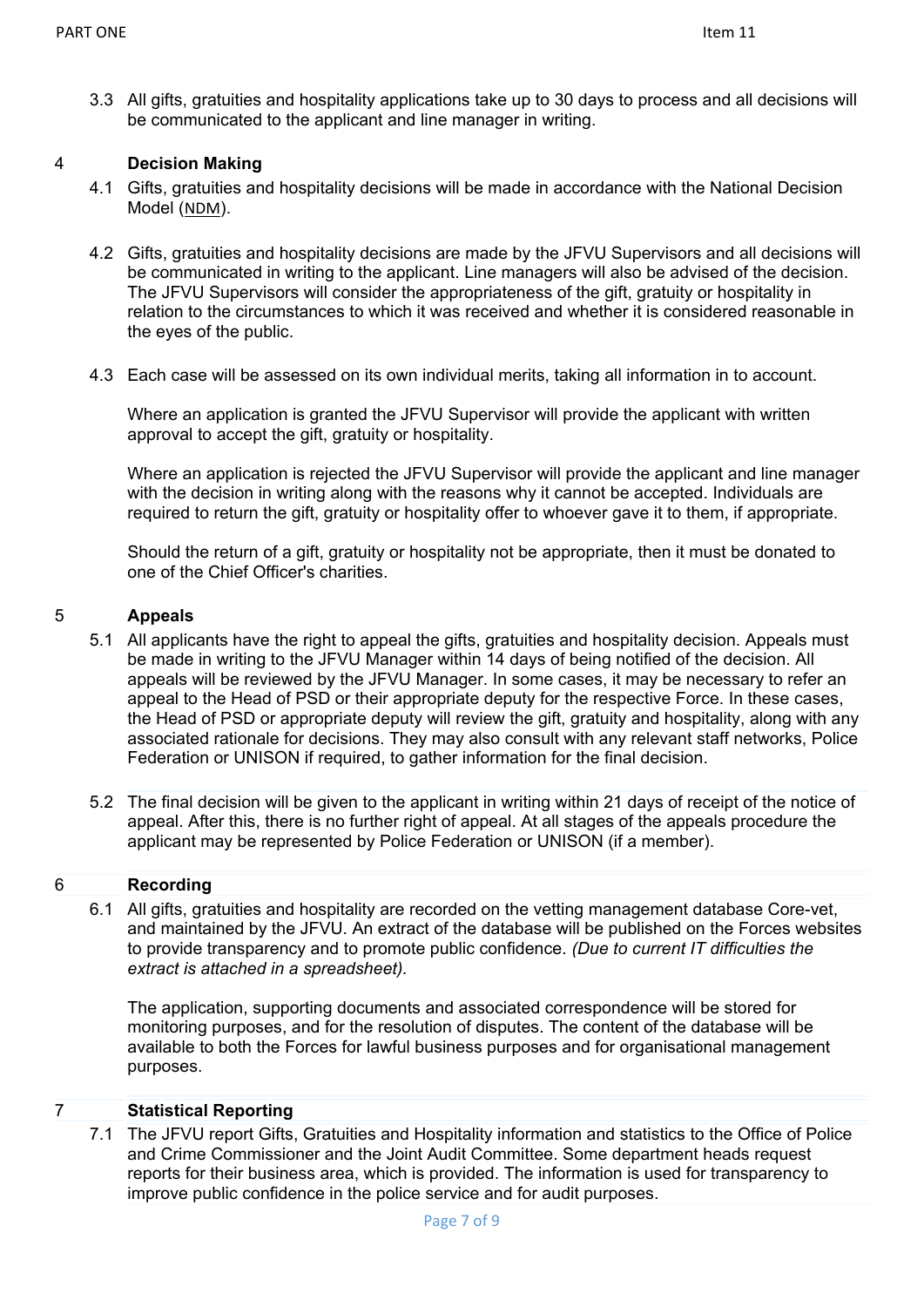Any information or statistics used are anonymised for data protection purposes and any confidential information will not be disclosed.

### 8 **Reporting Suspected Breaches**

8.1 It is the responsibility of everyone to report any concerns about Gifts, Gratuities and Hospitality either through their line manager or by direct contact with the JFVU or PSD. Individuals are encouraged to report overtly to PSD where possible. Individuals must be supported by their line manager during this process.

Gifts, Gratuities and Hospitality concerns can also be reported via the PSD's anonymous reporting systems which can be found by clicking on the relevant link below:- Surrey: [Anonymous reporting](http://anonymous/BTSSURREY/) Sussex: Break the silence - [Anonymous reporting](http://web2/bts/)

- 8.2 The JFVU and PSD investigations are responsible for investigating suspected breaches of gifts, gratuities and hospitality. PSD Anti-Corruption Unit (ACU) take sole responsibility for the deployment of covert tactics focused against subjects, including Individual's that are believed to be in breach of this policy.
- 8.3 Divisions and departments must not, under any circumstances, attempt to deploy any covert tactics against any subjects, including Police officers, Special Constables and Police staff, who pose a threat to the Forces through corruption, without the involvement of the PSD ACU.

## 9 **Information Management**

9.1 Details relating to the nature of the gift and the donor will be retained for a period of seven years.

### **11. Relevant law**

- 11.1The Bribery Act 2010 (which came into force 1 July 2011) describes Bribery as 'Intending to bring about (or reward) improper performance by another person of a relevant function or activity'. It states bribery is offering, promising or giving an advantage knowing or believing that acceptance of the advantage itself constitutes improper performance. The Act states:
- 'Advantage' is financial or other advantage;
- Where a person agrees to receive or accepts something of value, bribery occurs whether or not the person actually receives it;
- The test is what 'a reasonable person' in the UK would expect;
- A public official (including a police officer) cannot receive hospitality from an individual that would leave the officer beholden to that individual.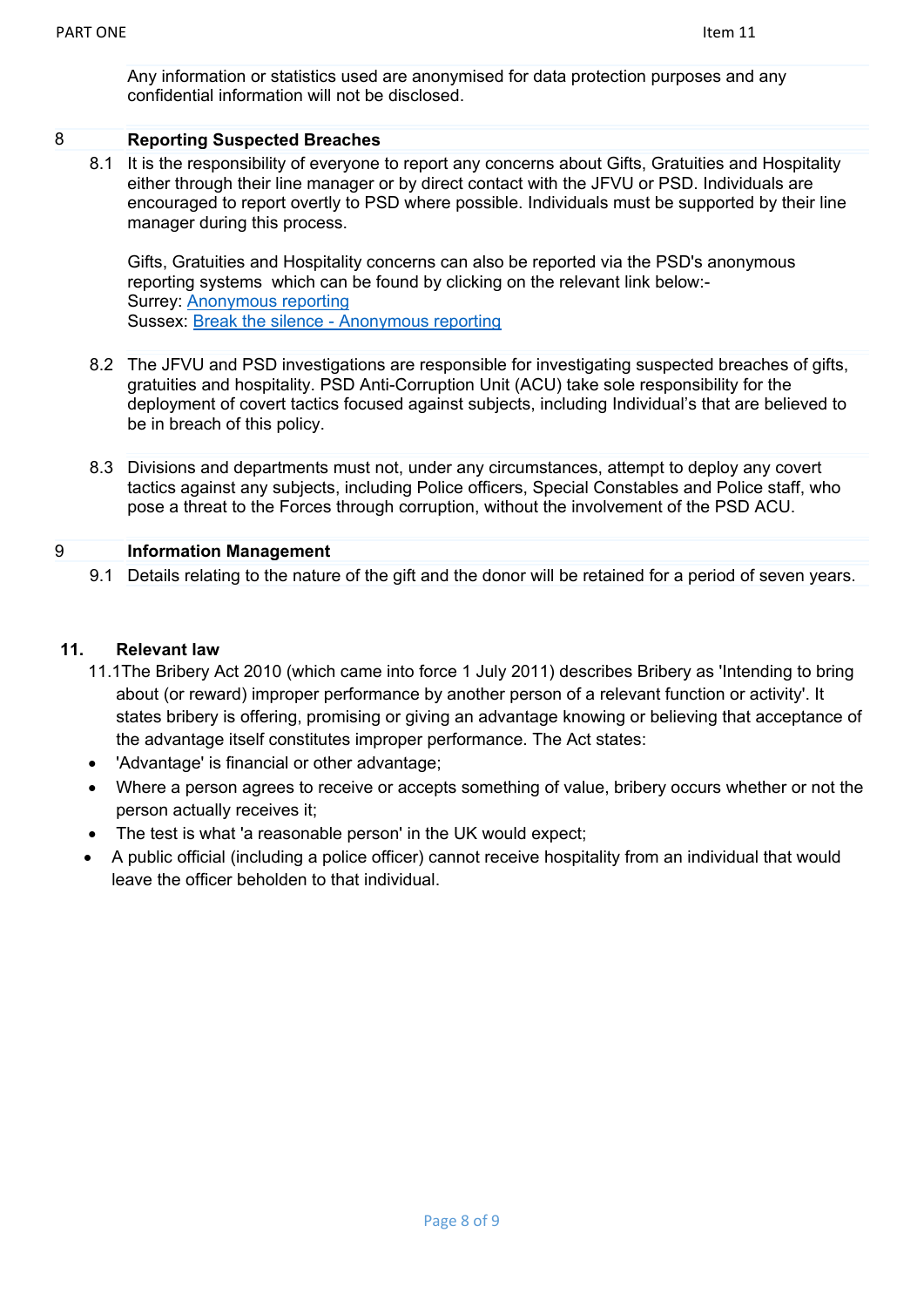

# **Gifts, Gratuities and Hospitality Policy (Surrey and Sussex)**

### **Appendix A: Gifts, Gratuities and Hospitality Authorising Principles for Line Managers**

Line managers are required to justify their support for all gifts, gratuities and hospitality applications or rationale for not supporting.

### **Line managers should consider the following points when taking in to account the suitability of gifts, gratuities and hospitality.**

• Would the offer or acceptance be seen as reasonable in the eyes of the public?

• Would a reasonable bystander be confident that you could remain impartial and independent in the circumstances?

• Does the invitation come from an organisation or individual likely to benefit from Surrey Police/Sussex Police?

• Does the invitation come from an organisation which does not have impartial interests or does not represent the wider public interest?

• Is the award or renewal of a future or existing contract involved? If so consider seeking advice from the Procurement Team before accepting the offer.

• Is the hospitality more social than professional and is it within normal working hours or particularly lavish?

• Is the scale, location or frequency of the hospitality disproportionate to the relationship with that organisation? For example, a standing offer of free food and refreshments?

• Is it directed just at a single person or small number of police officers/police staff or to a wider group?

• Is the role of the recipient(s) particularly significant to the interests of those making the offer?

## **Team: Joint Force Vetting Unit**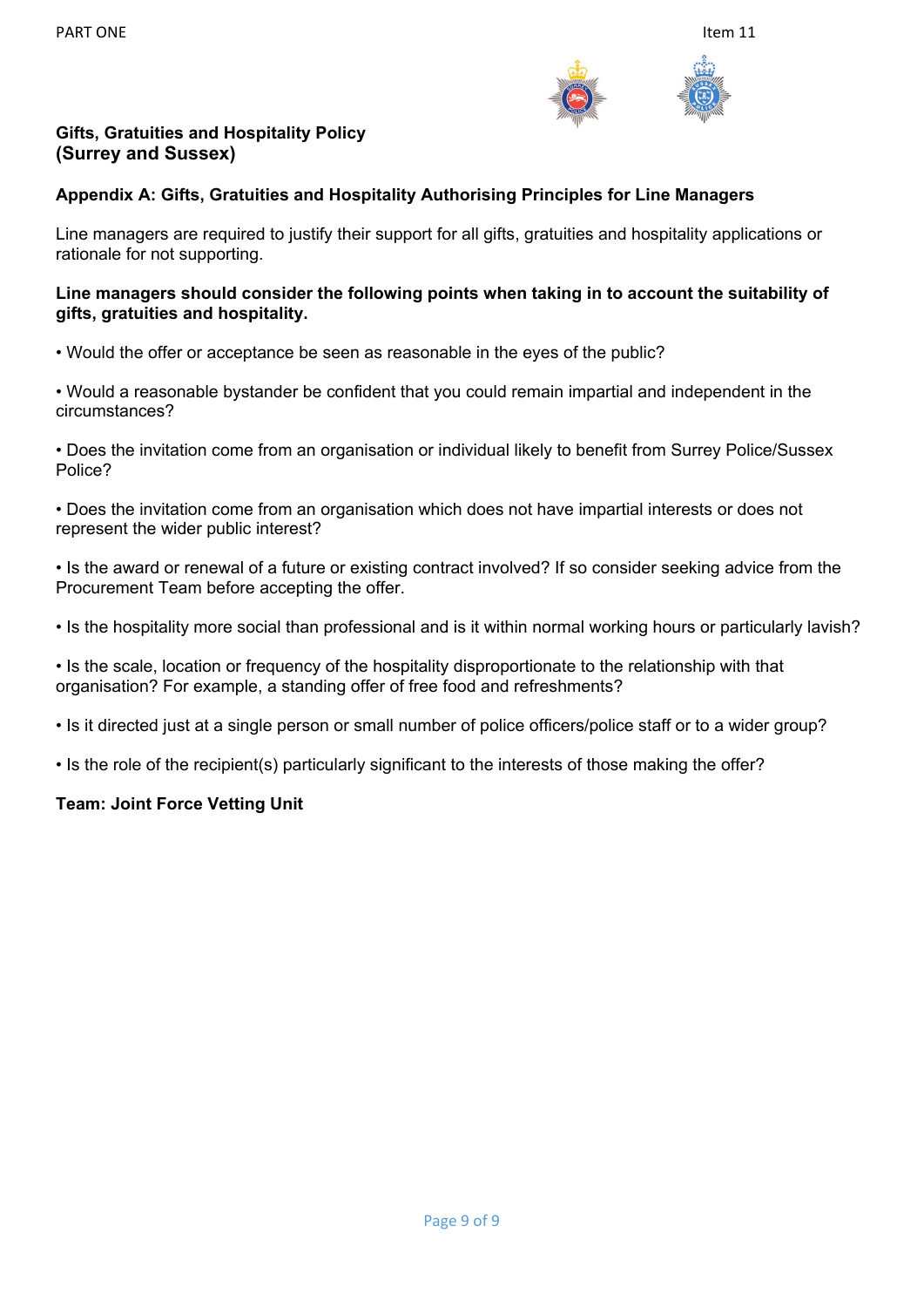#### **COMPLETED IS BETWEEN 01/04/2020 AND 26/03/2021** Item

|                  | <b>PERSONID APPLICATIONID</b> | <b>STATUS</b>                      | <b>STATUSLEVEL</b>                 | COMPLETED_DATE  DEPARTMENT   |                                                                                | <b>DESCRIPTION</b>                                                                                                                                                        |
|------------------|-------------------------------|------------------------------------|------------------------------------|------------------------------|--------------------------------------------------------------------------------|---------------------------------------------------------------------------------------------------------------------------------------------------------------------------|
| 127784           |                               | 180224 APPROVED                    | <b>ACCEPTED</b>                    |                              | 08/04/2020 00:00 SURREY POLICE OFFICER                                         | DONATION FROM GRATEFUL MEMBER OF PUBLIC IN FORM OF CHEQUE TO CHIEFS CHARITY - BLO                                                                                         |
| 154029           |                               | 180361 APPROVED                    | <b>ACCEPTED</b>                    |                              | 14/04/2020 00:00 SURREY POLICE STAFF                                           | BELL & SMALL TANKARD AS THANK YOU PRESENT FROM TRAINEE OFFICERS                                                                                                           |
| 78662            |                               | 180190 APPROVED                    | <b>ACCEPTED</b>                    |                              | 15/04/2020 00:00 SURREY POLICE STAFF                                           | THANK YOU - £20 - 2 TRAYS OF COKE AND DIET COKE - GIVEN FOR OFFICERS/STAFF ON DUTY DUR                                                                                    |
| 132461           |                               | 180477 APPROVED                    | <b>ACCEPTED</b>                    |                              | 16/04/2020 00:00 SURREY POLICE OFFICER                                         | CARE PACKAGES - EXCESS STOCK (VARIOUS BATH STOCKS) - £200                                                                                                                 |
| 144416           |                               | 180536 APPROVED                    | <b>ACCEPTED</b>                    |                              | 17/04/2020 00:00 SURREY POLICE STAFF                                           | MUFFINS DONATED BY LOCAL SUPERMARKET AS TOKEN OF APPRECIATION - VALUE £50 - SAME AI                                                                                       |
| 143288           |                               | 180543 APPROVED                    | <b>ACCEPTED</b>                    |                              | 17/04/2020 00:00 SURREY POLICE OFFICER                                         | HELP FOR HEROES EASTER EGGS - 48 IN TOTAL - VALUE UNKNOWN - HANDED ON BY TESCOS TO S                                                                                      |
| 143836           |                               | 180734 APPROVED                    | <b>ACCEPTED</b>                    |                              | 23/04/2020 00:00 SURREY POLICE STAFF                                           | TAKEAWAY PIZZAS AND SOFT DRINKS PROVIDED FOR DISTRIBUTION ALL MEMBERS OF STAFF AT P                                                                                       |
| 144142           |                               | 180732 APPROVED                    | <b>ACCEPTED</b>                    |                              | 23/04/2020 00:00 SURREY POLICE STAFF                                           | GIFT OF KRISPY KREME DOUGHNUTS TO BE DISTRIBUTED OUT TO MEMBERS OF STAFF AT GUILDF                                                                                        |
| 25689            |                               | 180905 APPROVED                    | <b>ACCEPTED</b>                    |                              | 27/04/2020 00:00 SURREY POLICE OFFICER                                         | GIFT DONATION - 11 BOXES OF SMOOTHIES - £30-40 - LONG STANDING RELATIONSHIP WITH FOO                                                                                      |
| 144690           |                               | 181146 APPROVED                    | <b>ACCEPTED</b>                    |                              | 01/05/2020 00:00 SURREY POLICE STAFF                                           | GET WELL CARD AND FLOWERS GIVEN BY WAITROSE FOR COLLEAGUE ILL WITH COVID19 - RUDE T                                                                                       |
| 143512           |                               | 181156 APPROVED                    | <b>ACCEPTED</b>                    |                              | 01/05/2020 00:00 SURREY POLICE OFFICER                                         | E140 WORTH OF DOMINOS PIZZAS DELIVERED TO STAINES POLICE STATION AS EXPRESSION OF GI                                                                                      |
| 126620           |                               | 181470 APPROVED                    | <b>ACCEPTED</b>                    |                              | 11/05/2020 00:00 SURREY POLICE OFFICER                                         | DONATION - NATIONWIDE OFFER FROM DOMINOES PIZZA - £200 - AGREED BY INSPECTOR ON BA                                                                                        |
| 127716           |                               | 181015 APPROVED                    | <b>ACCEPTED</b>                    |                              | 22/05/2020 00:00 SURREY POLICE OFFICER                                         | DONATION - 7000 SURPLUS EASTER EGGS - THANK YOU - TO BE DISTRIBUTED TO THE WHOLE OF S                                                                                     |
| 140616           |                               | 182425 REJECTED                    | <b>REJECTED</b>                    |                              | 04/06/2020 00:00 SURREY POLICE OFFICER                                         | E5.00 CASH DONATED AS PART OF A HAMPER FROM AN APPRECIATIVE RESIDENT WHEN OFFICER                                                                                         |
| 140616           |                               | 182198 APPROVED                    | <b>ACCEPTED</b>                    |                              | 04/06/2020 14:11 SURREY POLICE OFFICER                                         | GET WELL HAMPER FOLLOWING ASSAULT OF OFFICER WHEN CLEARING A GROUP FROM A RECREA                                                                                          |
| 142665           |                               | 182520 APPROVED                    | <b>ACCEPTED</b>                    |                              | 08/06/2020 00:00 SURREY POLICE OFFICER                                         | DONATION - QUANITY OF WILKINSON HYDRO5 SENSE RAZORS - VALUE NOT KNOWN - DONATED 1                                                                                         |
| 85601            |                               | 182678 APPROVED                    | <b>ACCEPTED</b>                    |                              | 10/06/2020 00:00 SURREY POLICE OFFICER                                         | GIFT OF BOTTLE OF AMORETTO FROM RELATIVE OF PERSON SAVED FROM BRIDGE. RUDE TO REFU                                                                                        |
| 117334           |                               | 182320 APPROVED                    | <b>ACCEPTED</b>                    |                              | 10/06/2020 00:00 SURREY POLICE OFFICER                                         | DONATION - £50 GIFT VOUCHER FROM THE ENTERTAINER - TO BUY TOYS TO BE STORED AT POLIC                                                                                      |
| 138460           |                               | 183199 APPROVED                    | <b>ACCEPTED</b>                    |                              | 23/06/2020 00:00 SURREY POLICE OFFICER                                         | THANK YOU - M&S BISCUITS - £10 - RUDE TO DECLINE                                                                                                                          |
| 57989            |                               | 183226 APPROVED                    | <b>ACCEPTED</b>                    |                              | 23/06/2020 00:00 SURREY POLICE OFFICER                                         | THANK YOU FROM VICTIM OF CRIME - £17.99 - - BOX OF AMAZON CHOCOLATES - GIFTED TO VET                                                                                      |
| 64185            |                               | 183225 APPROVED                    | <b>ACCEPTED</b>                    |                              | 23/06/2020 00:00 SURREY POLICE OFFICER                                         | THANK YOU FROM VICTIM OF CRIME - £17.99 - - BOX OF AMAZON CHOCOLATES - GIFTED TO VET                                                                                      |
| 142950           |                               | 183273 APPROVED                    | <b>ACCEPTED</b>                    |                              | 24/06/2020 00:00 SURREY POLICE OFFICER                                         | THANK YOU - £10 - 48 HANDCRAFTED BISCUITS - RUDE TO DECLINE FROM THE MEMBER OF THE P                                                                                      |
| 127040           |                               | 183288 APPROVED                    | <b>ACCEPTED</b>                    |                              | 24/06/2020 00:00 SURREY POLICE OFFICER                                         | GIFTED - 2 BOTTLES OF WATER, 1 X SANDWICH, 1 X CRISPS - £8.00 - TRIED TO PAY SEVERAL TIMES                                                                                |
| 73634            |                               | 183847 APPROVED                    | <b>ACCEPTED</b>                    |                              | 07/07/2020 00:00 SURREY POLICE OFFICER                                         | THANK YOU - MALE MENTAL HEALTH BOOK, PACKET OF SQUARES CRISPS, PACK OF TWO MINI JAF                                                                                       |
| 120393           |                               | 184797 APPROVED                    | <b>ACCEPTED</b>                    |                              | 30/07/2020 00:00 SURREY POLICE OFFICER                                         | THANK YOU - BOX OF CONFECTIONARY - £12.50 - VICTIM OF CRIME, DELIVERED TO FRONT OFFICE                                                                                    |
| 128969           |                               | 185074 APPROVED                    | <b>ACCEPTED</b>                    |                              | 05/08/2020 00:00 SURREY POLICE OFFICER                                         | GESTURE OF THANKS - BOTTLE OF WINE - RUDE TO REFUSE - APPROX £20                                                                                                          |
| 98818            |                               | 184814 CONDITIONAL                 | <b>ACCEPTED</b>                    |                              | 05/08/2020 00:00 SURREY POLICE STAFF                                           | MOP DONATED SHOTGUN - DONATED TO SUSSEX POLICE CLAY PIGEON SHOOTING CLUB                                                                                                  |
| 120684           |                               | 185288 APPROVED                    | <b>ACCEPTED</b>                    |                              | 10/08/2020 00:00 SURREY POLICE OFFICER                                         | MOP - THANK YOU - A CARD AND A 1OZ SILVER MEDAL THAT SAYS WELL DONE/THANK YOU TO TH                                                                                       |
| 123747           |                               | 184877 REJECTED                    | <b>REJECTED</b>                    |                              | 18/08/2020 00:00 SURREY POLICE OFFICER                                         | EASTERN INSPECTORS AWAY - EPSOM DOWNS RACECOURSE                                                                                                                          |
| 122858           |                               | 186223 APPROVED                    | <b>ACCEPTED</b>                    |                              | 01/09/2020 00:00 SURREY POLICE OFFICER                                         | SMALL HAUNCH OF VENISON - £10                                                                                                                                             |
| 93766            |                               | 186584 APPROVED                    | ACCEPTED                           |                              | 10/09/2020 00:00 SURREY POLICE STAFF                                           | THANK YOU - £4 - VICTIM OF CRIME - TUB OF HEROES CHOCOLATES - CAUSE OFFENCE TO DECLINE                                                                                    |
| 53672            |                               | 187096 APPROVED                    | <b>ACCEPTED</b>                    |                              | 24/09/2020 00:00 SURREY POLICE STAFF                                           | THANK YOU - BOX OF 2 MEDALS GIVEN BY ANOTHER POLICE FORCE (CYPRUS)                                                                                                        |
| 145001           |                               | 187241 APPROVED                    | <b>ACCEPTED</b>                    |                              | 28/09/2020 00:00 SURREY POLICE OFFICER                                         | THANK YOU - MOP RETURN OF WALLET BY OFFICER - BISCUITS - £5 - RUDE TO DECLINE                                                                                             |
| 133035           |                               | 187265 APPROVED                    | <b>ACCEPTED</b>                    |                              | 29/09/2020 00:00 SURREY POLICE OFFICER                                         | THANK YOU - BOX OF 2 MEDALS GIVEN BY ANOTHER POLICE FORCE (CYPRUS) - APPROX. £10                                                                                          |
| 62997            |                               | 187256 APPROVED                    | <b>ACCEPTED</b>                    |                              | 29/09/2020 00:00 SURREY POLICE OFFICER                                         | FREE TICKETS FOR LOCAL FOOTBALL GAME - WOULD HAVE BEEN RUDE TO REFUSE - VALUE APPR                                                                                        |
| 137980           |                               | 187520 APPROVED                    | <b>ACCEPTED</b>                    |                              | 05/10/2020 00:00 SURREY POLICE OFFICER                                         | 1.5KG DRIED LAVENDER -WILL BE MADE INTO BAGS FOR FORCE WELLBEING EVENT (SAME AS LAST                                                                                      |
| 143442           |                               | 187596 REJECTED                    | <b>REJECTED</b>                    |                              | 06/10/2020 00:00 SURREY POLICE OFFICER                                         | THANK YOU FROM MOP - £20 NOTE - MONEY DECLINED BUT MOP WAS INSISTENT - RUDE NOT TO                                                                                        |
| 143981           |                               | 188154 APPROVED                    | <b>ACCEPTED</b>                    |                              |                                                                                | 19/10/2020 00:00 SURREY POLICE OFFICER   BOX OF MILK TRAY CHOCOLATE - £3 - RUDE TO REFUSE                                                                                 |
| 116289<br>181692 |                               | 188463 APPROVED<br>188997 APPROVED | <b>ACCEPTED</b><br><b>ACCEPTED</b> |                              | 26/10/2020 00:00 SURREY POLICE OFFICER<br>09/11/2020 00:00 SURREY POLICE STAFF | VICTIM OF CRIME - THANK YOU - FLOWERS, VASE & CARD - EST £15-£20 - RUDE TO DECLINE<br>THANK YOU - HANGING ORNAMENT - £5-£10 - VICTIM OF CRIME - WOULD HAVE CAUSED UPSET T |
| 120834           |                               | 189104 APPROVED                    | <b>ACCEPTED</b>                    |                              | 10/11/2020 00:00 SURREY POLICE OFFICER                                         | THANK YOU - 1 KILO OF COFFEE BEANS - APROX £10                                                                                                                            |
| 144877           |                               | 189117 REJECTED                    | <b>REJECTED</b>                    |                              | 11/11/2020 00:00 SURREY POLICE OFFICER                                         | MOP - COSTA COFFEE GIFT CARD - VALUE UNKNOWN - RUDE TO DECLINE                                                                                                            |
| 10257            |                               | 189239 APPROVED                    | <b>ACCEPTED</b>                    |                              | 12/11/2020 00:00 SURREY POLICE OFFICER                                         | THANK YOU - BOTTLE OF WINE - £9 - VICTIM OF CRIME - RUDE TO DECLINE                                                                                                       |
| 143608           |                               | 189240 APPROVED                    | <b>ACCEPTED</b>                    |                              | 12/11/2020 00:00 SURREY POLICE OFFICER                                         | THANK YOU - PROSECCO - £9 - VICTIM OF CRIME - RUDE TO DECLINE                                                                                                             |
| 149092           |                               | 189386 REJECTED                    | <b>REJECTED</b>                    |                              | 16/11/2020 00:00 SURREY POLICE STAFF                                           | THANK YOU - JOHN LEWIS GIFT VOUCHER - £50 - VICTIM OF CRIME                                                                                                               |
| 133052           |                               | 189454 APPROVED                    | <b>ACCEPTED</b>                    |                              | 17/11/2020 00:00 SURREY POLICE OFFICER                                         | MEMBER OF THE PUBLIC - WOKING WITH HER TO REDUCE HER OFFENDING - NAIL VARNISH - £2 -                                                                                      |
| 130150           |                               | 189662 APPROVED                    | <b>ACCEPTED</b>                    |                              | 23/11/2020 00:00 SURREY POLICE STAFF                                           | THANK YOU - BOX OF CHOCLATES - £10 - VICTIM OF CRIME - CAUSE OFFENCE IF DECLINED                                                                                          |
| 107530           |                               | 189675 APPROVED                    | <b>ACCEPTED</b>                    |                              | 23/11/2020 00:00 SURREY POLICE OFFICER                                         | THANK YOU - £20 - BOOK - GIFT GIVEN IN KINDNESS FOLLOWING CONGRATULATIONS FOR MBE                                                                                         |
| 222377           |                               | 189672 APPROVED                    | <b>ACCEPTED</b>                    | 23/11/2020 00:00 SURREY PCSO |                                                                                | TUB OF HEROES AND TUB OF CELEBRATIONS (SHARED ACROSS TEAM).                                                                                                               |
| 158929           |                               | 189719 APPROVED                    | <b>ACCEPTED</b>                    |                              | 24/11/2020 00:00 SURREY POLICE OFFICER                                         | THANK YOU - BOX OF GUYLIAN CHOCOLATES - £10 - RUDE TO DECLINE                                                                                                             |
| 128847           |                               | 189766 APPROVED                    | <b>ACCEPTED</b>                    |                              | 25/11/2020 00:00 SURREY POLICE OFFICER                                         | VICTIM OF CRIME - COCA COLA SIGN (DECORATION FOR WALL) - £5 - RUDE TO DECLINE                                                                                             |
| 124894           |                               | 189852 REJECTED                    | <b>REJECTED</b>                    |                              | 26/11/2020 00:00 SURREY POLICE STAFF                                           | CARD, SCENTED CANDLE, CHOCOLATES, MINIATURE GIN GIFT BOX - £30 - REJECTED - SEE CASE LO                                                                                   |
| 139371           |                               | 189871 APPROVED                    | <b>ACCEPTED</b>                    |                              | 27/11/2020 00:00 SURREY POLICE OFFICER                                         | THANK YOU - MOP - BOOK - £4.32 - CAUSE OFFENCE TO THE GIVER IF DECLINED.                                                                                                  |
| 142868           |                               | 190143 APPROVED                    | <b>ACCEPTED</b>                    |                              | 04/12/2020 00:00 SURREY POLICE STAFF                                           | THANK YOU - WICKER BASKET OF FRUIT, CHOCOLATE BOX AND MINCE PIES - £15-20 - SHARED WIT                                                                                    |
| 144562           |                               | 189872 APPROVED                    | <b>ACCEPTED</b>                    |                              | 09/12/2020 00:00 SURREY POLICE OFFICER                                         | KIND GESTURE FROM LOCAL INDIAN TAKEAWAY - FOR OFFICERS & STAFF BASED AT LOCAL STATIO                                                                                      |
| 143203           |                               | 190313 APPROVED                    | <b>ACCEPTED</b>                    |                              | 10/12/2020 00:00 SURREY POLICE OFFICER                                         | THANK YOU - VICTIM - BOOK - £8.99 - RUDE TO REFUSE                                                                                                                        |
| 143804           |                               | 190417 APPROVED                    | <b>ACCEPTED</b>                    |                              | 11/12/2020 00:00 SURREY POLICE STAFF                                           | THANK YOU - VICTIM OF CRIME - £3 - CHRISTMAS CARD AND BAG OF CELEBRATIONS - RUDE TO RI                                                                                    |
| 209652           |                               | 190380 REJECTED                    | <b>REJECTED</b>                    |                              | 14/12/2020 00:00 SURREY POLICE OFFICER                                         | THANK YOU FOR TAKING PART IN EVENT - £20 AMAZON VOUCHER - SENT VIA EMAIL FROM UNIVE                                                                                       |
| 137032           |                               | 190226 APPROVED                    | <b>ACCEPTED</b>                    |                              | 14/12/2020 00:00 SURREY POLICE OFFICER                                         | DONATION - 150 CHOCOLATE ORANGES - £150 - EMMERSON GRANT TEAM CHOCOLATE ORANGE                                                                                            |
| 122388           |                               | 190550 APPROVED                    | <b>ACCEPTED</b>                    |                              | 15/12/2020 00:00 SURREY POLICE OFFICER                                         | THANK YOU - BOTTLE OF WINE - £5-£10 - RUDE TO DECLINE - KIND GESTURE                                                                                                      |
| 139371           |                               | 190580 APPROVED                    | <b>ACCEPTED</b>                    |                              | 16/12/2020 00:00 SURREY POLICE STAFF                                           | THANK YOU - FLOWERS, CHOCOLATES AND A MUG - NOT APPROPRIATE TO DECLINE - £42.50                                                                                           |
| 144533           |                               | 190612 APPROVED                    | <b>ACCEPTED</b>                    |                              |                                                                                | 17/12/2020 00:00 SURREY POLICE OFFICER THANK YOU - BAR OF CHOCOLATE - £5 - GIVE TO FOODBANK                                                                               |
| 123017           |                               | 190653 APPROVED                    | <b>ACCEPTED</b>                    |                              | 18/12/2020 00:00 SURREY POLICE STAFF                                           | CARD AND BOX OF CHOCOLATES - LEFT AT POLICE STATION COULD NOT REFUSE - VALUE NOT KNO                                                                                      |
| 79726            |                               | 190656 REJECTED                    | <b>REJECTED</b>                    |                              | 18/12/2020 00:00 SURREY POLICE OFFICER                                         | THANK YOU FOR HOW MOP HAD BEEN TREATED WHEN IN CUSTODY - BOX OF CHOCOLATES - £3                                                                                           |
| 142729           |                               | 190742 APPROVED                    | <b>ACCEPTED</b>                    |                              | 21/12/2020 00:00 SURREY POLICE STAFF                                           | THANK YOU - £6.00 - ONE TEA/COFFEE MUG, 4 MINI CHOCOLATE BARS - RUDE TO DECLINE                                                                                           |
| 144981           |                               | 190820 APPROVED                    | <b>ACCEPTED</b>                    |                              | 22/12/2020 00:00 SURREY POLICE STAFF                                           | THANK YOU - BOXES OF 12 BROWNIES - £22 - GIFT FOR WHOLE TEAM - RUDE TO REFUSE                                                                                             |
| 142943           |                               | 190827 APPROVED                    | <b>ACCEPTED</b>                    |                              | 22/12/2020 00:00 SURREY POLICE OFFICER                                         | THANK YOU FROM SUPERMARKET - BISCUITS/CHOCLATE - £10 - KIND DONATION - RUDE TO REFU                                                                                       |
| 144792           |                               | 190849 APPROVED                    | <b>ACCEPTED</b>                    |                              | 23/12/2020 00:00 SURREY POLICE OFFICER                                         | MOP - TIN OF BISCUITS - £5 - LEFT AT FIRE STATION                                                                                                                         |
| 195061           |                               | 190895 APPROVED                    | <b>ACCEPTED</b>                    |                              | 24/12/2020 00:00 SURREY POLICE OFFICER                                         | SHOP WORKER - 1 PACK OF MINCE PIES - £2 - RUDE TO REFUSE                                                                                                                  |
| 218360           |                               | 190896 APPROVED                    | <b>ACCEPTED</b>                    |                              | 24/12/2020 00:00 SURREY POLICE OFFICER                                         | THANK YOU - GIVEN TO EMERGENCY WORKERS - MATCHMAKERS, TOFFEE AND MINCE PIES - £5 -                                                                                        |
| 144622           |                               | 190997 APPROVED                    | <b>ACCEPTED</b>                    |                              | 31/12/2020 00:00 SURREY POLICE OFFICER                                         | THANK YOU FOR WHOLE TEAM - £3 - BOX OF CELEBRATIONS CHOCOLATE - KIND OFFER - RUDE TO                                                                                      |

CHIEFS CHARITY - BLOOD BIKES

S/STAFF ON DUTY DURING COVID 19 - SMALL GIFT DONATED IN GOOD FAITH - REFUSE WOULD CAUSE OFFENCE

1 - VALUE £50 - SAME AMOUNT OF CASH DONATED TO THE CHIEFS CHARITY

ED ON BY TESCOS TO STAINES POLICE STATION AND DISTURBED TO STAFF ACROSS ALL DEPTS AT STAINES

EMBERS OF STAFF AT POLICE STATION FROM VICTIM OF CRIME IN APPRECIATION OF WORK CARRIED OUT DURING COVID19 PANDEMIC - £100 - RUDE TO REFUSE. RS OF STAFF AT GUILDFORD POLICE STATION - TOKEN OF APPRECIATION FOR WORK CONDUCTED DURING COVID19 CRISIS - RUDE TO REFUSE.

LATIONSHIP WITH FOOD BANK

NITH COVID19 - RUDE TO REFUSE

N AS EXPRESSION OF GRATITUDE DURING COVID19 TO BE DISTRIBUTED TO ALL STAFF THERE. CONSIDERED APPROPRIATE IN CIRCUMSTANCES.

**D BY INSPECTOR ON BASIS OF ONE OFF OFFER** 

ED TO THE WHOLE OF SURREY POLICE

SIDENT WHEN OFFICER WAS ASSAULTED BY YOUTHS WHEN CLEARING A RECREATION GROUND DUE TO COVID19 RESTRICTIONS. HAMPER ACCEPTED BUT CASH RETURNED. GROUP FROM A RECREATION GROUND DUE TO COVID19 RESTRICTIONS. CONTENTS INCLUDE FOOD, COSMETICS AND BOOK. ESTIMATED VALUE £40 T KNOWN - DONATED TO NEIGHBOURHOOD TEAM WHO WILL DONATE TO A CHARITY THAT HELP THE HOMELESS BRIDGE. RUDE TO REFUSE. VALUE £10 O BE STORED AT POLICE STATION TO HELP ENTERTAIN AND CARE FOR CHILDREN WHO ARE ON OCCASION TEMPORARILY AT THE POLICE STATION.

LATES - GIFTED TO VET & COLLEGAUE - RUDE TO DECLINE

LATES - GIFTED TO VET & COLLEGAUE - RUDE TO DECLINE

THE MEMBER OF THE PUBLIC

TO PAY SEVERAL TIMES BUT OWNER REFUSED AND WOULD NOT TAKE MONEY

PACK OF TWO MINI JAFFA CAKES - £5 - RUDE TO REFUSE

ONE/THANK YOU TO THE POLICE DURING COVID-19 - DID NOT HAVE TIME TO REFUSE - APPROX. £20

SE OFFENCE TO DECLINE REFUSE - VALUE APPROX. £14 3 EVENT (SAME AS LAST YEAR) SISTENT - RUDE NOT TO ACCEPT

HAVE CAUSED UPSET TO REFUSE

3 - NAIL VARNISH - £2 - WOULD CAUSE DISTRESS TO MOP TO REFUSE

REJECTED - SEE CASE LOG 6 - £15-20 - SHARED WITH TEAM - RUDE TO REFUSE ASED AT LOCAL STATION - CURRY/RICE/ NAAN - £500-£800 - ALSO OFFERED TO OTHER EMERGENCY SERVICES BRATIONS - RUDE TO REFUSE, SURPRISE **VIA EMAIL FROM UNIVERSITY** I CHOCOLATE ORANGE - THE COLLECTION IS SO LARGE THEY CAN EXTEND IT OUT TO ALL EMERGENCY SERVICES IN THE LOCAL AREA. FUSE - VALUE NOT KNOWN **ATION - RUDE TO REFUSE** 

AND MINCE PIES - £5 - RUDE TO REFUSE - KIND OFFER - RUDE TO REFUSE